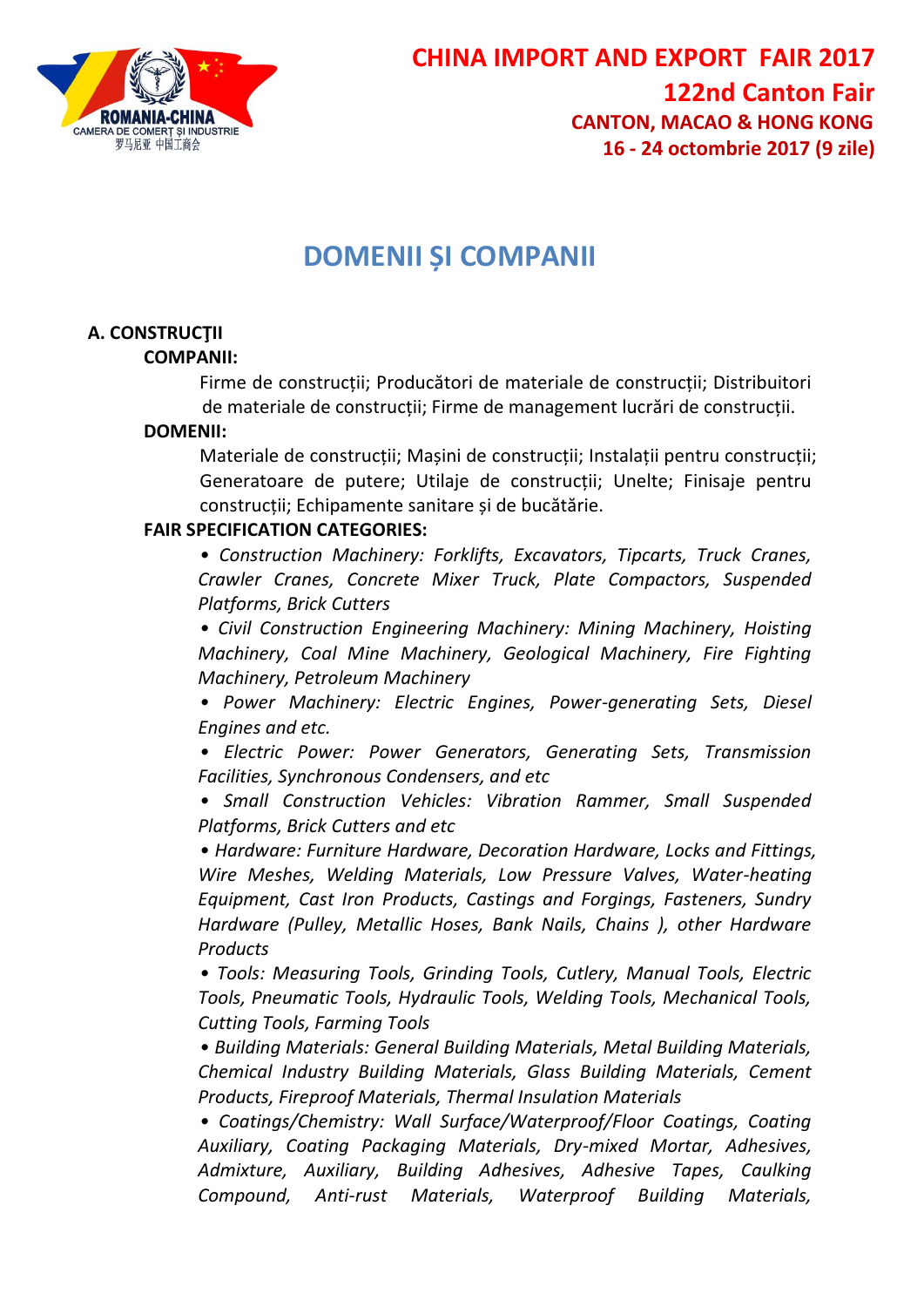*Waterproof Additives, Anti-leakage Materials, Waterproof Technologies and Related Equipment*

- *Pipe Fittings*
- *Construction Hardware*
- *Tiles: Wall Tiles, Floor Tiles, Tiles for Decoration*

*• Wood Floor: Solid Wood Floor, Solid Wood Compound Floor, Laminate Wood Floor, Softwood Floor, Bamboo Floor*

*• Ceiling/Curtain Wall/Wallpaper and Indoor Decorations: Ceiling, Drop Ceiling, Wallpaper, Aluminum Sheets/ Lead Sheets/Point Supported/Unit/Metal Curtain Wall, Curtain Wall fittings and Processing Equipment, Sunshine Board, Gypsum Products, Steel Structures*

*• Doors & Windows: Wood Doors, Plastic Steel/ Aluminum Alloy/Steel Doors and Windows; Various Auto Doors, Door Control Systems and Fittings, Electronic Door Systems, Decorative Hardware, Doors and Windows Hardware, Hardware Fittings, Iron Craft Products*

*• Stone Materials: Stone Floorings, Stones for Horticulture, Special-shaped Stones, Stone Materials, Stones; Man-made Stone Decoration Materials*

*• Glass: Artistic Glass, Building/Decorative Glass*

*• Kitchen Equipment: Kitchen Units, Cabinets, Washing Basins, Kitchen Hangs*

*• Sanitary and Bathroom Equipment: Sanitary Ceramics, Bathroom Units, Steam Rooms, Shower Relevant, Taps, Bathroom Hardware & Fittings, Bathroom Mirrors, Bathroom Furniture, Water Heaters, Bathroom Heaters, Bathroom Cabinets, Partitions, Swimming Pool's Equipment*

# **B. INDUSTRIE**

## **COMPANII:**

Companii industriale; Producători de instalații și mașini industriale; Distribuitori de mașini și utilaje, consumabile și piese de schimb industriale.

# **DOMENII:**

Mașini și echipamente de producție; Linii de producție; Instalații; Accesorii industriale; Sisteme mecanice și hidraulice; Componente mecanice; Mașini de printat și tipografii.

# **FAIR SPECIFICATION CATEGORIES:**

- *Printing Apparatus*
- *Household Sewing Machines & Spare Parts, Weaving Supplies*
- *• Industrial Accessories: Bearings, Hard Body, Chains, Spring, General Valves, Casting Products, Forging Products, Moulds, Gears, Powder Metallurgy, Pneumatic Components, Seal Components, Hydraulic Components and Parts, other Spare Parts*

*• Large Machinery: Metal Cutting Machine Tools, Large Woodworking Machinery, Textile Machinery, Pharmaceutical Machines, Plastics Machinery, Packaging Machinery, Tobacco Machinery, Printing Machinery, Food Processing Machinery, Rubber Processing Machinery, Chemical Machinery, Forging Machinery, Foundry Machinery*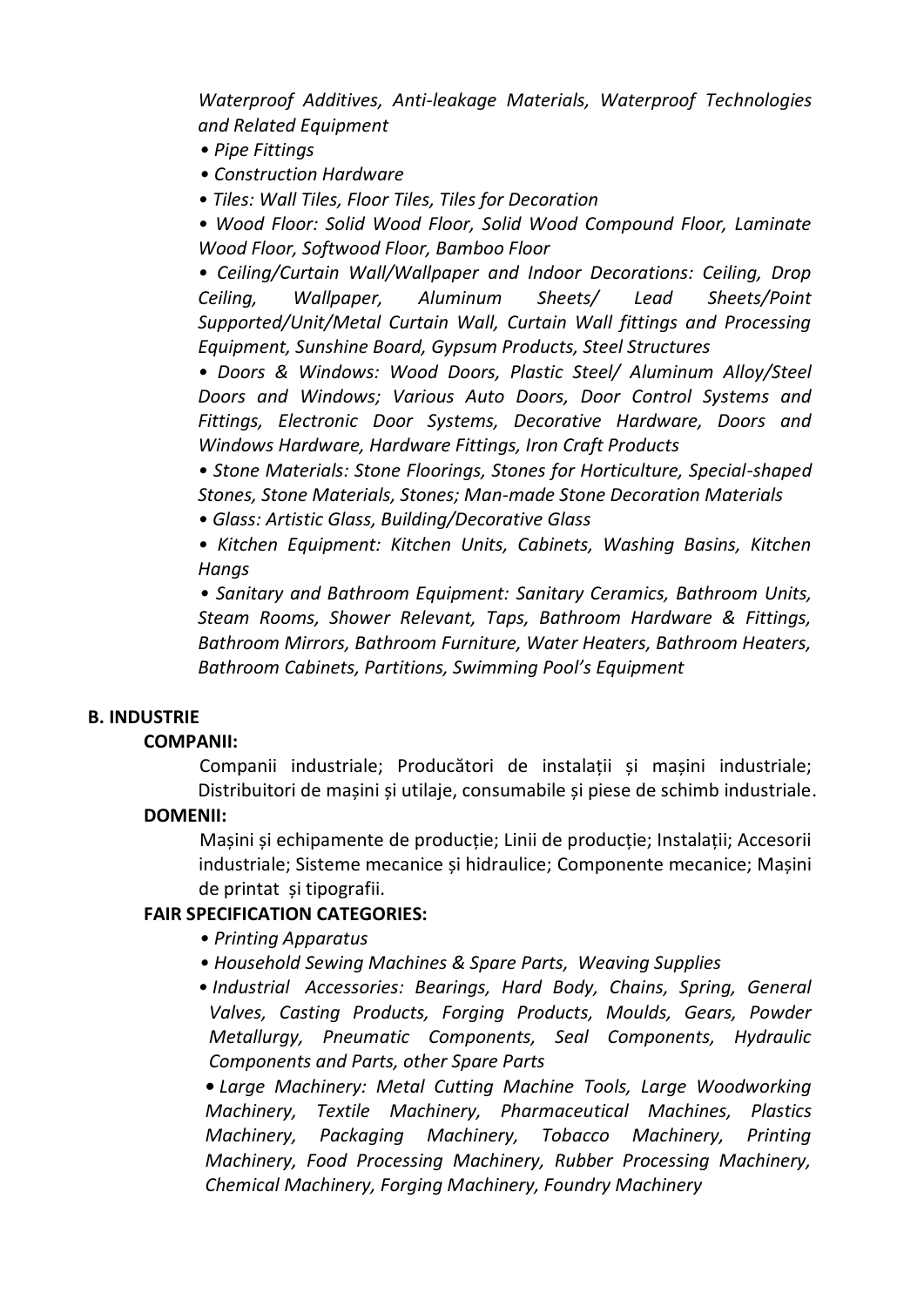*• Complete Sets of Equipment: Production Lines of Various Light Industry Products*

# **C. AGRICULTURÃ**

# **COMPANII:**

Intreprinderi de exploatare agricolă; Producători și distribuitori de mașini agricole; Producători și importatori de îngrășăminte chimice; Producători zootehnici; Producători de legume și fructe; Companii de exploatări forestiere.

## **DOMENII:**

Mașini agricole; Utilaje de producție agricolă; Unelte agricole; Mașini de exploatare forestieră; Utilaje pentru ferme zootehnice; Mașini de grădinărie; îngrășăminte agricole.

# **FAIR SPECIFICATION CATEGORIES:**

*• Agriculture and Forestry Machinery: Farming Equipment, Power Driven Rice Transplanting Machines, Manual Rice Transplanting Machines, Drainage and Irrigation Machinery, Harvesting Machinery, Farmland Improving Machinery, Animal Husbandry Machinery, Spare Parts of Agricultural Machinery, Forestry Machinery and etc*

*• Gardening Machinery: Mowing Machines, Sprayers, Other Agriculture and Forestry Machinery*

*• Agricultural and Sideline Products Processing Machinery: Rice Machinery, Grease Machinery, Grain and Oil Processing Machinery, Packaging Machinery, Inspection instrument*

*• Agricultural Chemicals: Chemical Fertilizers, Pesticides, Growth Promoters, Agricultural Plastic Sheets, etc*

# **D. AUTO DE TRANSPORT ŞI VEHICULE**

## **COMPANII:**

Producători și distribuitori de vehicule; Importatori auto și auto speciale; Producători și distribuitori de utilaje și consumabile pentru service-uri auto; Distribuitori de echipamente de transport.

## **DOMENII:**

Autovehicule; Autospeciale; Piese auto; Utilaje pentru service-uri auto; Anvelope; Dotări și echipamente auto; Consumabile auto; Echipamente de transport naval, feroviar și aeronautic.

## **FAIR SPECIFICATION CATEGORIES:**

*• Vehicle Spare Parts: Engines & Spare Parts, cooling, Lubricants & Fuel Supply Spare Parts, Transmission Parts, Steering & Brake Parts, Vehicle Dashboard & Parts, Auto Electric Equipment and Parts*

- *Tires*
- *Vehicle Spare Parts & Optimization Equipment*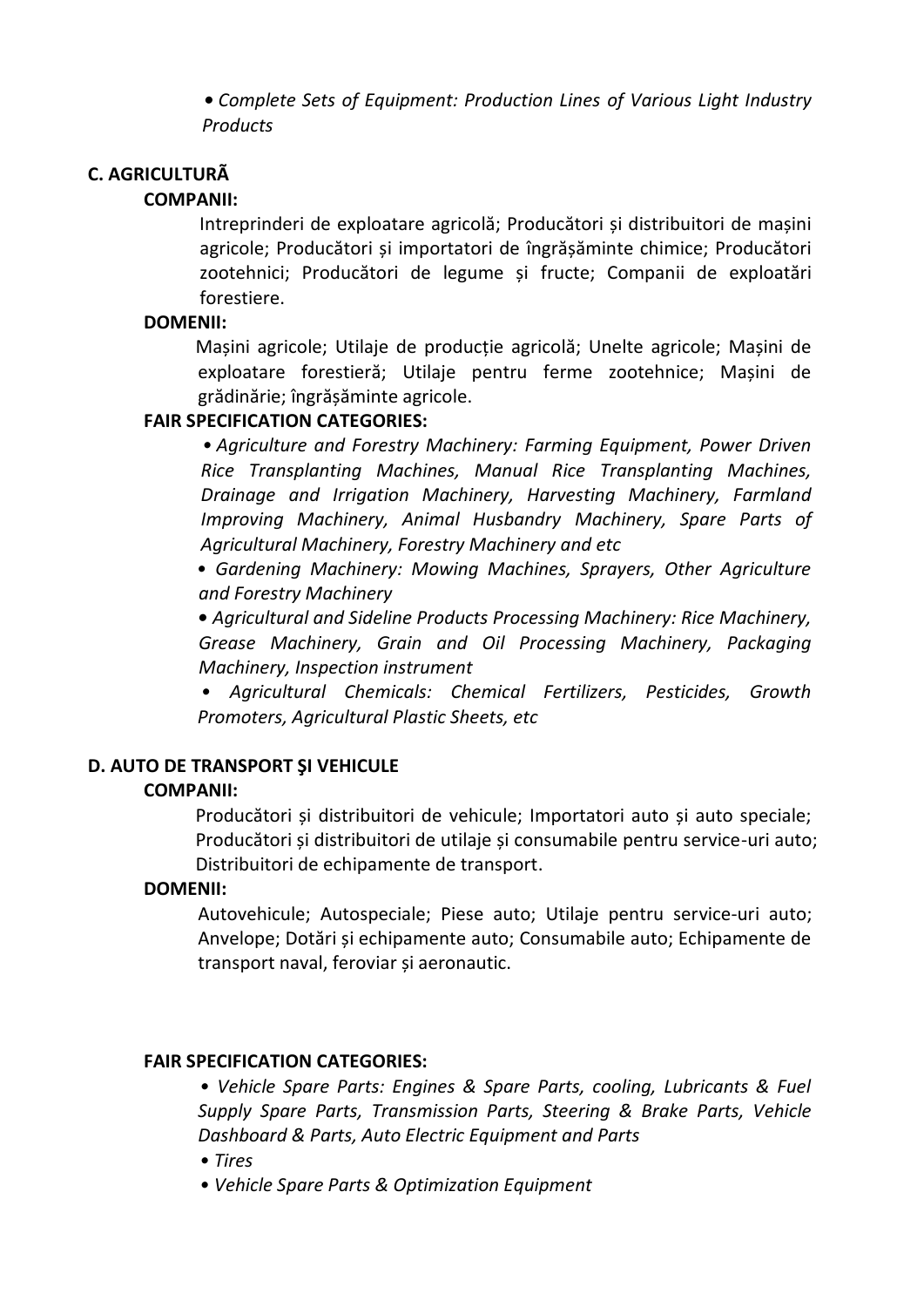- *Maintenance & Related Products*
- *Vehicle Decorations*

*• Non-construction Vehicles: Cars, Coaches, Off-road Vehicles, Chassis, Trailers, Insulated Vans, Freezer Cars, Fuel Tankers, Buses, Ambulances, Fire Engines, Water Carts, Tool Carts, Aircraft Tractors, Special Vehicles of Airport, Trolley Buses & Equipment, Golf Trolleys, All-Terrain Vehicles, Armor Cash Carriers, Vans, Freight Cars, Dumpcarts*

*• Transport Equipment: Ship Equipment and Spare Parts, Underwater Special Equipment, Aeronautic Equipment and Spare Parts, Railway Vehicles and Related Equipment*

*• Vehicle Equipment Maintenance: Oil Nuzzle Washing and Sterilizing Machines, Vehicle Lifts, Used Oil Extraction Machines, Tire Changers, Balancing Machines, Four Wheel Alignment Equipment, and Car Washing Machine.*

#### **E. ELECTRONICE**

#### **COMPANII:**

Producători și distribuitori de produse electronice; Vânzători de echipamente audio, video, foto; Prestatori de servicii electronice de securitate și distribuitori de echipamente.

#### **DOMENII:**

Produse și echipamente electronice; Jocuri electronice; Echipamente electronice de securitate; Instrumente de măsură electronice; aparatură electronică audio, video și foto; Mașini automate electronice.

#### **FAIR SPECIFICATION CATEGORIES:**

*•Audio-video Products: Home Theaters, VCD* , *DVD* , *CD* , *LD* , *Microphones, Karaoke Equipment, TV, Set-top Boxes, Video Recorders, Tape Recorders, Re-readers, Radios, Megaphones, Loudspeakers, Car Audio System, Tv Stand*

*• Digital Entertainment Products: MP3, MP4, MD, Portable Music Players, Digital Cameras, Tablets, Electronic Game Products*

*• Electronic Security equipment: Monitors, Sirens, Auto Security Products, Detectors, Sensors, Channel Control System*,*Home Security Products, Office Security Products, Automatic Security Products, Electronic Lock Systems, Smart Cards*

*• Business Automation Equipment: Photocopiers, Electronic Bulletin Boards, Projectors, Shredders, Attendance Machines, Video Conference Meeting Equipment, Electronic Cash Registers, ATM, Card Machines, Bill Counters, Barcode Printers, Barcode Scanners, Data Collectors, IC Cards*

*• Electronic & ElectricianProducts*:*Optoelectronic Devices*,*Rectifiers, Inverters, Amplifiers, Transducers, Frequency Dividers, Power Relays, Adapters, Batteries, Voltage Transformers, Voltage Stabilizers, Power Inductors, Reactors, Circuit Breakers, Multimeters, Connectors, Measurement Equipment, Chargers, Electronic Testing Equipment, Electronic Components(Capacitance, Resistance, Transistors, Diode,*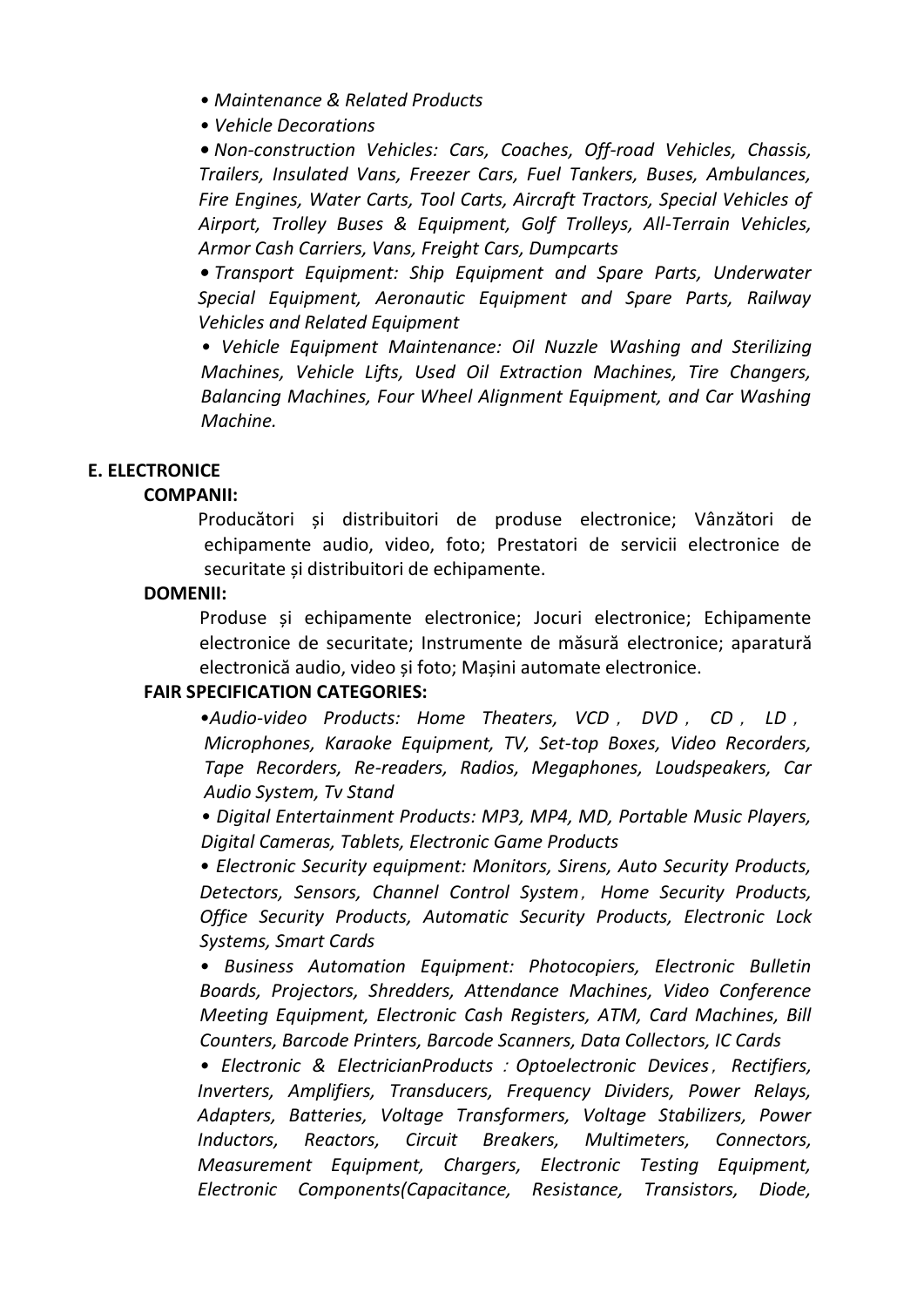*Dynatron, Piezoelectric, Inductance Components, Loops, Sockets, Switches, Wires, Cables, Circuit Boards )*

*• Electric Equipment: Electric Furnaces, Transmission Line Hardware, Electrical Carbon Products, Wires, Cables, Electric Porcelain, Insulating Materials, Electrical Appliances, Batteries, and etc*

*• Camera Instruments: Cinematographic Instruments, Photographic Instruments, Other Photomechanical & Cinematographic Instruments*

### **F. COMPUTERS & IT**

#### **COMPANII:**

Producători și importatori de computere și componente; Producători de echipamente și rețele IT; Producători de software.

#### **DOMENII:**

Computere; Componente; Periferice; Echipamente de rețea; Programe IT. **FAIR SPECIFICATION CATEGORIES:** 

*• Computer Products (· Computer & Parts: Large & Medium-sized Computers, Mini Computers, Micro Computers, Desktops, Laptops, CDdrive, Floppy Drive, Memory, Hard Disks, CPU, Sound Cards, Video Cards, Main Boards, Keyboards, Mouse, Monitors, Computer Spare parts, Word Processors, and other Computers*

*• Computer Peripherals: Printers, Disks, CDs, Tapes, Scanners, Web-cams, CD-writers, UPS, and other Peripherals*

*• Computer Network Equipment: Servers, Modems, Routers, Hubs, Network Cards, Work Stations, Switches*

*• Computer Software: Operation Software, Office Software, Accounting Software, Management Software, Image Design Software, Computer Security Software, Network Tool Software*, *Game software*, *Education Software Multi-media Software, Developing & Programming Software, Translation & Dictionary Software)*

## **G. COMUNICAŢII**

## **COMPANII:**

Companii de telefonie mobilă; Producători și importatori de echipamente și produse de comunicații și telecomunicații.

## **DOMENII:**

Telefoane; Fax; Interfon; Cablaje; Antene; Echipamente de sunet; GPS. **FAIR SPECIFICATION CATEGORIES:** 

*• Communications: Mobiles, Pagers, Interphones, PDA, Telephones, Fax Machines, Communication Cables, Antenna & Receivers, Radio Sets, Rader Navigation equipment, Satellite Communication Equipment, Satellite Receivers, and other Communication Facilities*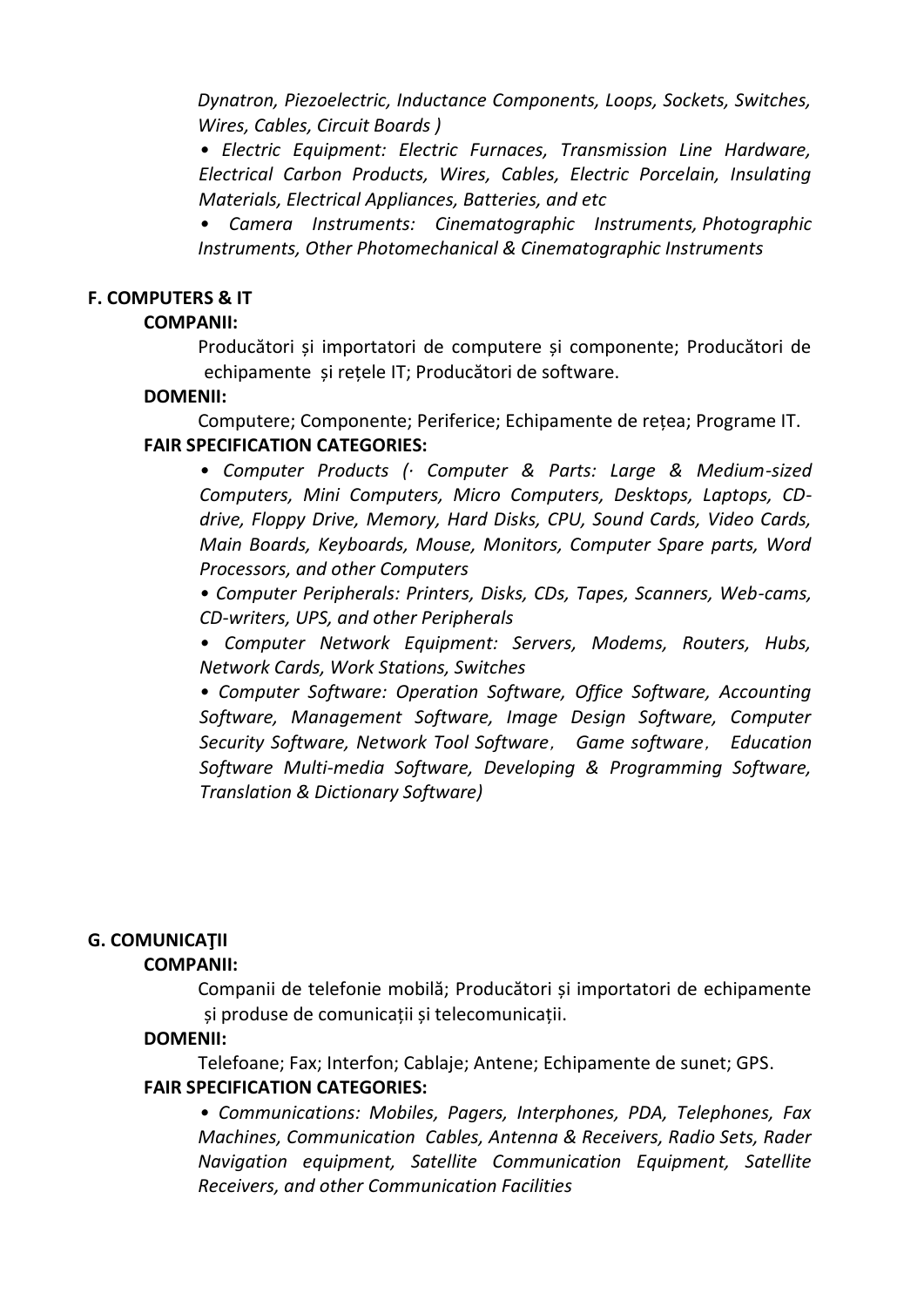#### **H. ELECTRICE**

#### **COMPANII:**

Producători de echipamente și componente electrice; Distribuitori și vânzători de produse electrice.

#### **DOMENII:**

Echipamente și produse electrice; Echipamente de iluminat; Fitinguri electrice.

### **FAIR SPECIFICATION CATEGORIES:**

*• Application of Illumination System: Industry Lighting, Decorative Lighting, Emergency and Security Lighting, Entertainment and Stage Lighting, Office, Advertising and Exhibition Lighting, Outdoor Lighting*

*• Electric Light Source: Fluorescent Lamps, Energy Saving Lamps, Incandescent Lamps, Neon Lamps, Neon Lights, Iodine Tungsten Lamps, Magnesian Lamps, Bromine Tungsten Lamps*

*• Light Fittings: Lamp Shades, Lamp Posts, Optical fiber, Lamp Plates, Lamp Holders, Lamp Caps, Ballasts, Voltage Stabilizers, Voltage Transformers, Starters, Adapters, Converters, Sensors*

#### **I. ELECTROCASNICE**

#### **COMPANII:**

Producători de electrocasnice; Distribuitori și vânzători de electrocasnice; importatori de echipamente profesionale pentru hoteluri și restaurante.

#### **DOMENII:**

Electrocasnice de bucătărie și gospodărie; Aer condiționat; Refrigorifere; Ventilatoare; Procesoare de alimente.

#### **FAIR SPECIFICATION CATEGORIES:**

*• Kitchen Appliances: Microwave Ovens, Electric Heat Pots, Electric Rice Cookers, Electric Ovens, Gas Cookers, Kitchen Ventilators, Exhaust Fans, Dishwashers, Disinfection Cabinets, Food Processors, Juice Extractors, Kitchen Mixers, Cleaning Filters*

*• Refrigerators & Refrigeration Equipment: Refrigerators, Freezers*

*• Air Conditioners & Ventilation Equipment: Air Conditioners, Fans, Air Humidifiers, Air Dryers, Air Purifiers*

*• Washing & Drying Machinery: Washing Machines, Drying Machines, Electric Irons*

*• Other Small Electrical Appliances: Calculators, Water Heaters, Hairdryers, Oxygen Machines, Electric Shavers, Electric Power Tools, Torches, Vacuums, Stoves, Mosquito Killers*

*• Kitchen Equipment: Kitchen Units, Cabinets, Washing Basins, Kitchen Hangs*

## **J. CERCETARE**

**COMPANII:**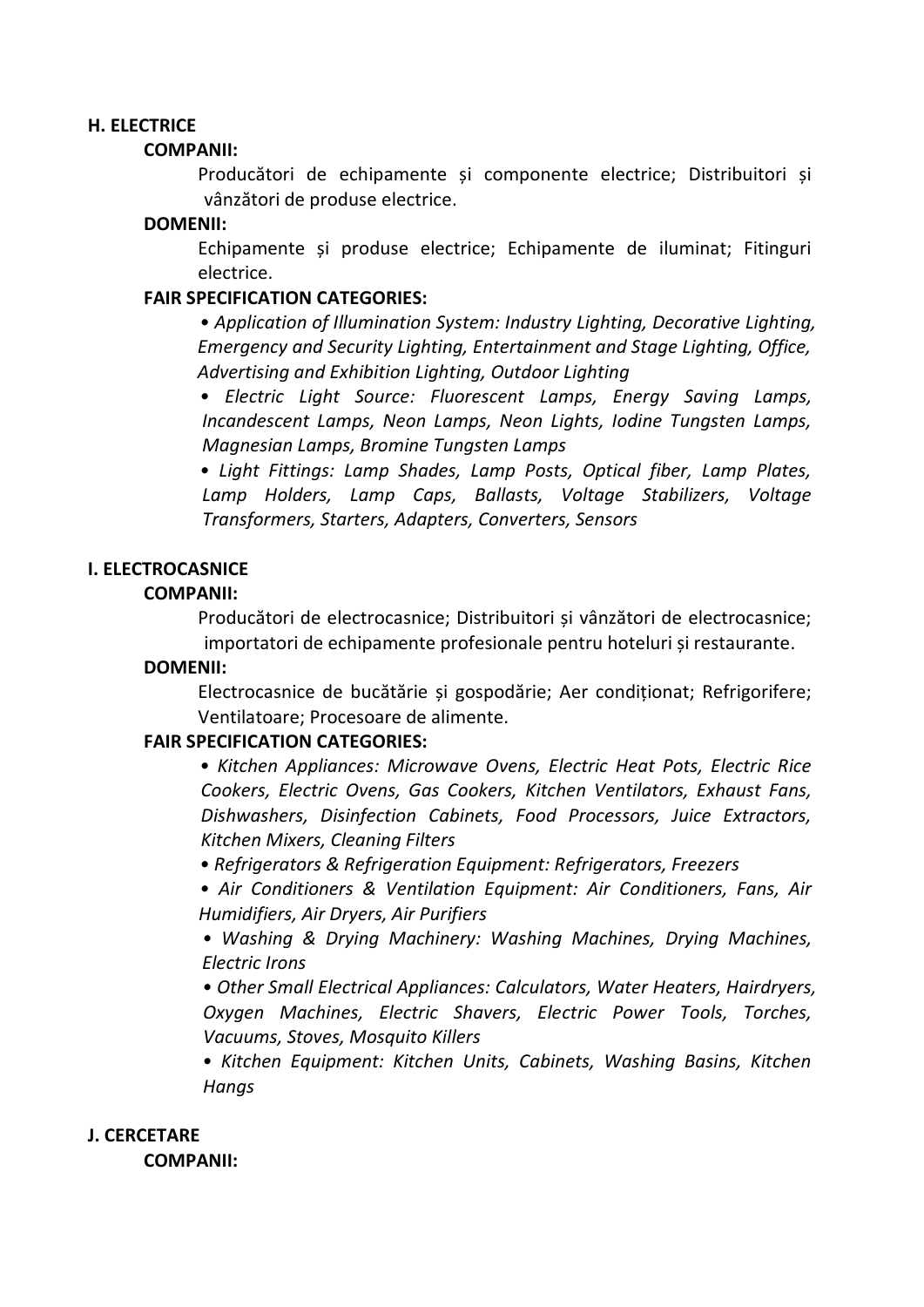Institute de cercetare; Companii de verificări, controale tehnologice și măsurători; distribuitori de instrumente de laborator și pentru cercetare stiințifică.

## **DOMENII:**

Instrumente de control electrice și electronice; Instrumente optice; Aparatură de exploatări geologice; Instrumente hidrologice; Instrumente de laborator.

# **FAIR SPECIFICATION CATEGORIES:**

*• Instruments: Electronic Instruments, Electric Instruments, Microscopes, Surveying & Mapping Instruments, Observation Instruments, Physical Optical Instruments, Other Optical Instruments, Material Testing Machines •Geological Exploration Equipment and Instruments,Thermodynamic Instr uments, Automation Instruments,Construction Test Instruments •Hydrological Instruments & Civil Engineering Instruments, Laboratory Instruments,Special Instruments*

*• Other Physical & Chemical Instruments*

# **K. BICICLETE ŞI MOTOCICLETE**

# **COMPANII:**

Producători și importatori de biciclete și motociclete.

## **DOMENII:**

Biciclete; Motociclete; Piese de motociclete și biciclete.

# **FAIR SPECIFICATION CATEGORIES:**

- *Bicycles: Bicycles, Electric Bicycles, Electric Scooters*
- *Bicycle Parts*
- *Motorcycles, Beach Cars*
- *Motorcycle Parts*

## **L. ECHIPAMENTE SANITARE**

## **COMPANII:**

Producători si importatori de echipamente și instalații sanitare și echipamente de piscină.

## **DOMENII:**

Echipamente sanitare; Echipamente de piscină.

# **FAIR SPECIFICATION CATEGORIES:**

*• Sanitary Ceramics, Bathroom Units, Steam Rooms, Shower Relevant, Taps, Bathroom Hardware & Fittings, Bathroom Mirrors, Bathroom Furniture, Water Heaters, Bathroom Heaters, Bathroom Cabinets, Partitions, Swimming Pool's Equipment*

## **M. PRODUSE CHIMICE**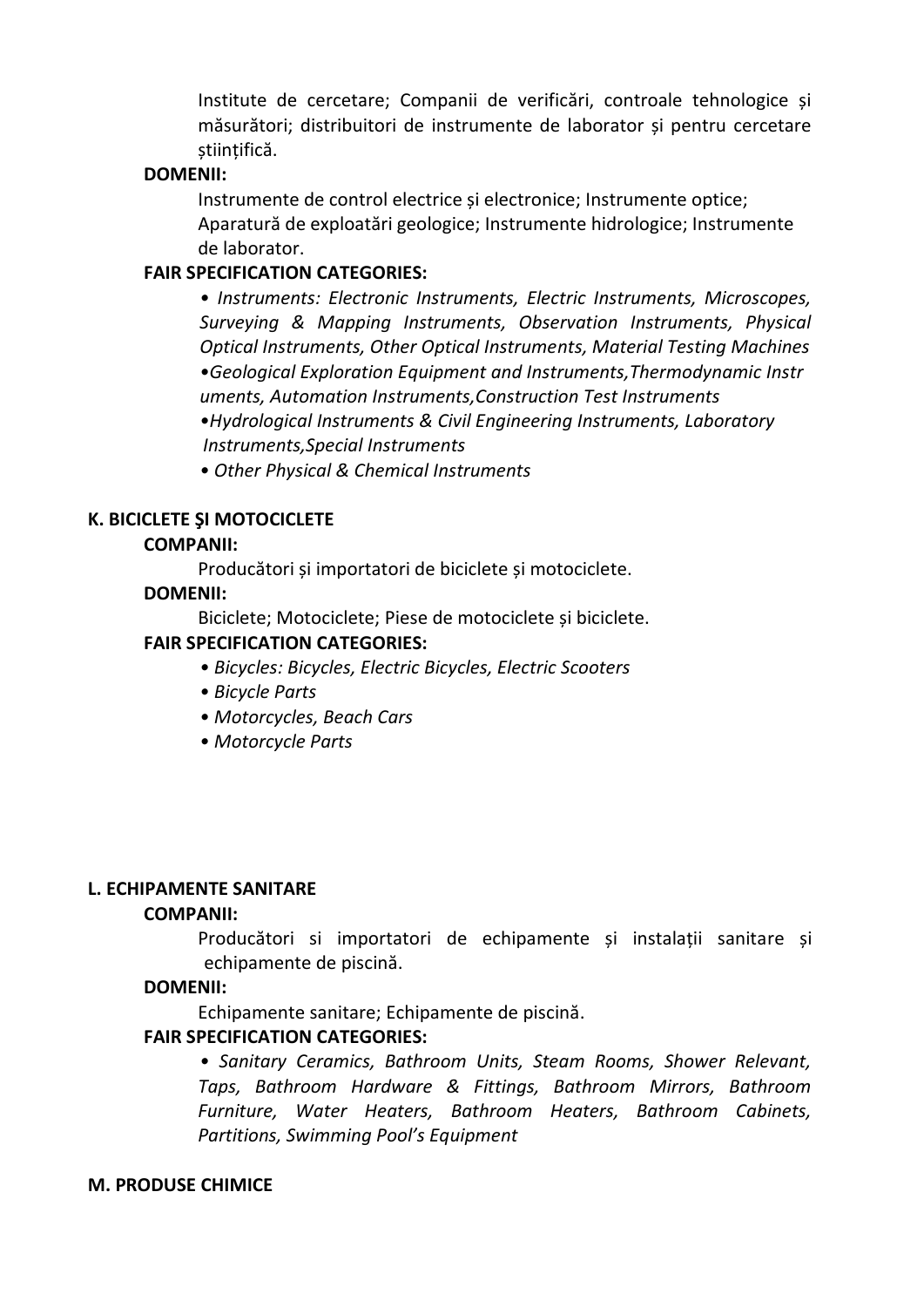# **COMPANII:**

Producători si Importatori de produse chimice.

# **DOMENII:**

Materiale și produse chimice organice și anorganice; Alcool și produse din alcool; Materiale neferoase; Vopseluri; Pigmenți; Materiale plastice; Produse inflamabile.

# **FAIR SPECIFICATION CATEGORIES:**

*• Chemical Raw Materials: Inorganic acid, Sodium Compounds, Potassium Compounds, Calcium Compounds, Barium Compounds, Manganese Compounds, Chromium Compounds, Nickel Compounds, Zinc Compounds, Magnesium Compounds, Aluminum Compounds, Single Element Chemicals, Inorganic Chemicals Miscellaneous, Paraffin, Other Chemicals Wax, Coking and Oil Chemicals, Alcohol and Aldehyde Chemicals, Ester Chemicals, Ketonize and Ether and Phenol Chemicals, Alkane and Alkene and Alkyne Chemicals, Amine Chemicals, Aromatic Chemicals, Organic Chemicals Miscellaneous, Carboxylic Acid Chemicals, Other Chemical Raw Materials*

- *Dye and Intermediate, Pigment Raw Materials*
- *Plastic Raw Materials*
- *Fire & Explosive: Explosives, Gunpowder, Civil Explosive Equipment, Pytophoric Alloy, Flammable Materials Products*
- *Chemical Reagents*
- *Rubber*

# **N. PAVILIONUL INTERNAŢIONAL**

# **FAIR SPECIFICATION CATEGORIES:**

- *Electronics & Household Electrical Appliances*
- *Computer Products; Audio-video Products; Communication Products; Business Automation Equipment; Electronic Security Equipment; Electronic and Electrician Products; Electric Light Source; Lights and Fittings; Kitchen Appliances; Refrigerators and Refrigeration Equipment; Air Conditioners and Ventilation Equipment; Washing and Drying Machinery; Other Small Electrical Appliances*
- *Building Materials & Hardware*

*• Metal Building Materials; Chemical Building Materials; Glass Building Materials; Cement Products; Fireproof / Heat Preservation / Insulation Materials; Building Coatings; Building Ceramics; Doors, Windows and Walls; Floors and Flooring Materials; Sanitary Equipment; Kitchen Equipment; Other Building Materials; Construction Hardware; Door and Window Hardware; Furniture Hardware; Decoration Hardware; Fasteners; Water Heating Equipment; Other Hardware; Manual Tools; Electric Tools; Pneumatic Tools; Hydraulic Tools; Welding Tools; Cutting Tools; Mechanical Tools; Other Tools*

*• Machinery Equipment*